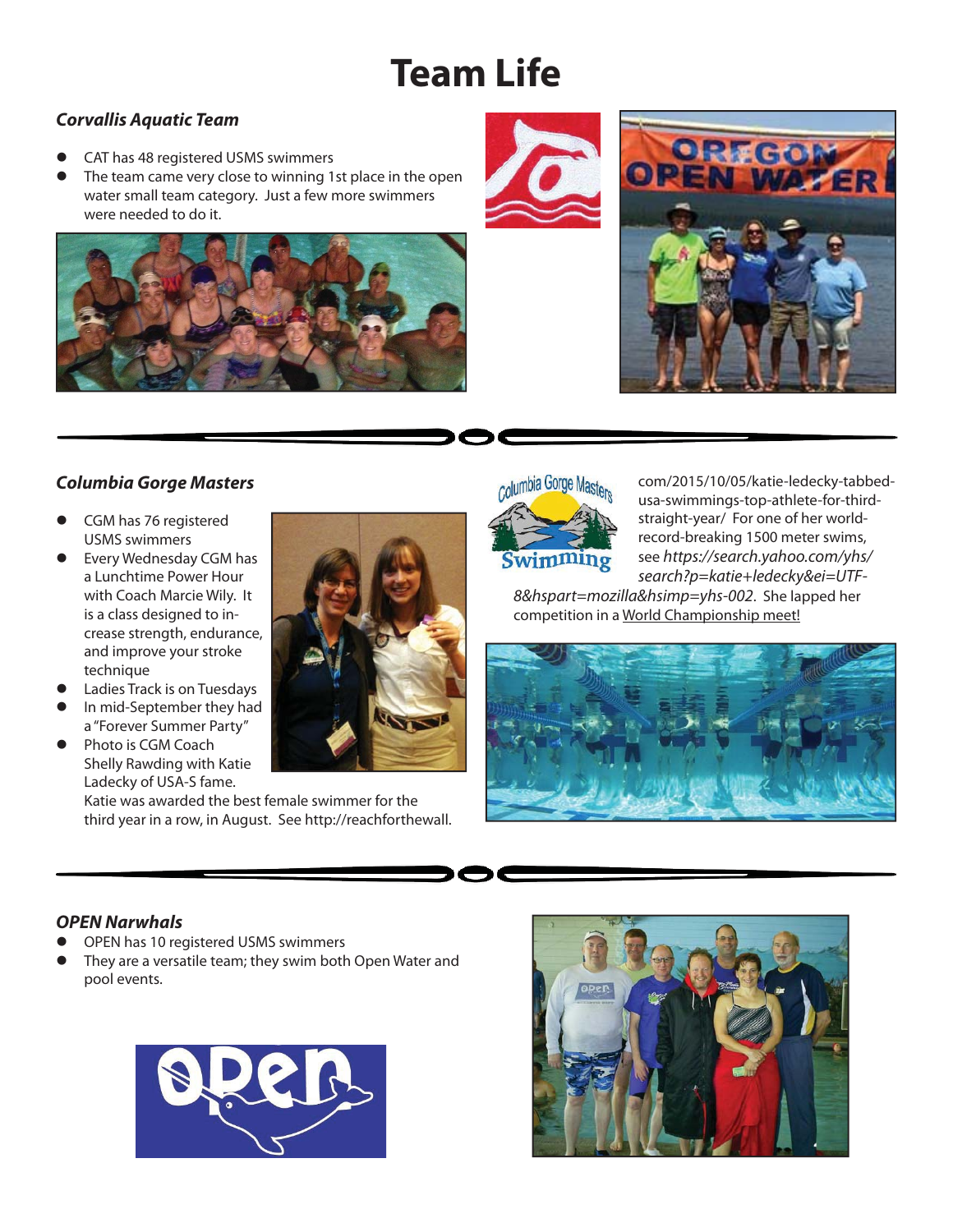#### *TEAM Club Sport Oregon*

- *TCSO* has 6 registered USMS swimmers
- Here is a picture of the Team at OMS SCY Championships in April, 2014
- Showing off the team's new swim suits
- Celebrating September birthdays. Birthday person has to wear the fancy cap!





#### *Lake Oswego Masters*

- LOM has 4 registered USMS swimmers
- Here is a picture of the Team one day when they all arrived at the pool and the door was locked.





#### *Salem Kroc Masters Swimming*

- KAM has 8 registered USMS swimmers
- They post pictures of the whiteboard of each workout, for those who missed the workout.
- KAM works out 3 days per week at 5:30 AM.